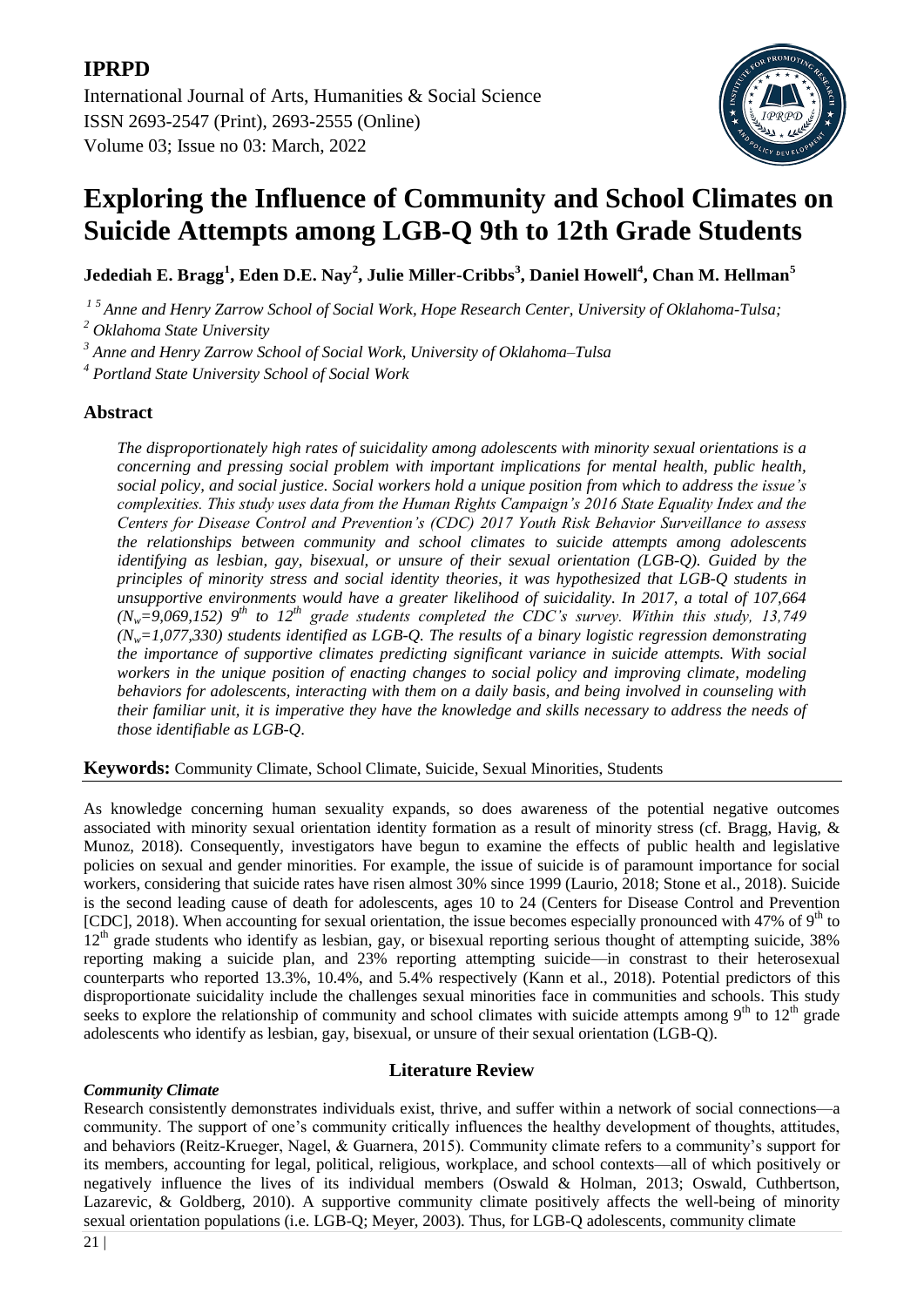contributes to healthy development, social connectedness, and safety. Conversely, community climate can be unsupportive, even oppressive, by enacting or encouraging discriminatory practices and by failing to provide protections for particular members (e.g. LGB-Q). Such a community climate contributes to a host of negative outcomes for those members. A recent study demonstrating same-sex sexual partners to have higher rates of suicidality when their communities were unsupportive is a case in point (Mathy, Cochran, Olsen, & Mays, 2011). Other research has demonstrated community climate's direct effect on the development of minority stress in relation to stigmatization (Herek, 2009).

Moreover, research has examined minority stress theory and the influence of unsupportive community climate, particularly that of "anti-LGBTQ politics" (Russel and Richards, 2003), identifying five resultant stressors: (a) encounters of homophobia and transphobia, specifically the loss and limitation of rights due to majority opinion, (b) discord and discrimination faced within their own supportive communities, (c) the internal reframing of deeply held beliefs worldviews and the resulting anger and frustration with the opposition, (d) the supportive communities' endorsement of anti-LGBTQ politics and/or the communities' failure to recognize the intrinsic oppression of anti-LGBTQ politics, and (e) the internalization of homophobia after repeated, regular exposure to homophobia. In turn, other research has shown internalized homophobia as leading to negative mental health outcomes (Meyer, 2003; Puckett, Newcomb, Garofalo, & Mustanski, 2016). Further explanation of minority stress theory indicates that said stressors are unique to the population, chronic, and socially based (Meyer, 2003). As such, Social Identity Theory can explain how these stressors are formed and directed at minority populations.

Social Identity Theory is the explanation of how in-group/out-group interactions lead to adverse outcomes (Tajifel & Turner, 1979). In the context of sexual gender minority, having developed a minority identity, members of the out-group are subjected to stereotyping, prejudice, and ultimately discrimination from the in-group. This discrimination can manifest systemically in the form of negative legislation or interpersonally in physical and emotional bullying on a repeated basis. As a result of such stigmatic oppression, the overall sexual and gender minority population faces higher rates of isolation (Peters, 2003; Walls, Kane, & Wisneski, 2010). Without supportive communities and with increased levels of discrimination comes a greater need for coping mechanisms (Russell & Fish, 2016), which in turn can be both beneficent or maladaptive (Kaysen, 2014; Ross et al., 2013). For example, individuals may turn to close intimate relationships as not only a coping mechanism, but also for support. When these relationships don't offer the level of support needed for goal attainment, the result is increased potential of hopelessness (Langhinrichsen-Rohling, Lamis, & Malone, 2010). Research has begun to demonstrate the relationship between increased hopelessness and suicidality (Liu & Mustanski, 2012). Therefore, social workers need to increase focus on ways of improving community climate.

#### *School climate*

While in a critical period of identity development, adolescents spend a substantial portion of time in educational institutions, which are oftentimes either unsupportive or condemning of LGB-Q identities (Greytak, Kosciw, Villenas, & Giga, 2016). Although the landscape of public education has unquestionably improved in many ways with some states enumerating protections against bullying and harassment for LGB-Q students, schools often are less-than-affirming and even unsafe for LGB-Q students. To this end, research has shown rates of bullying, harassment, physical assaults, abuse, poor academic performance, and attendance issues for LGB-Q students are higher than their straight counterparts (Greytak et al., 2016; Kann et al., 2018). Anti-LGBTQ legislation implemented in some states, attempting to pass in others—fosters negative school climates and hostile, stigmatic attention for LGB-Q students (Gay, Lesbian, and Straight Education Network [GLSEN], 2018). In states with aptly-named "No promo homo" laws, which mandate the exclusion and/or condemnation of non-heterosexual orientations, LGB-Q students are more likely to face homophobia, harassment, and assault and are less likely to find affirming peers than in other states (GLSEN, 2018).

In contrast, schools can also positively impact the lives of both sexual and gender minority (SGM) adolescents. The number of Genders and Sexualities Alliances (GSAs; formerly known as Gay-Straight Alliances) have increased within educational institutions and systems since their founding in the 1980s (Fetner & Kush, 2008). With the goal of promoting SGM-affirmative education, safety, support, counseling, activities, and leadership development in schools, GSAs aim to foster a positive school climate for SGM adolescents (Ioverno, Belser, Baiocco, Grossman, & Russell, 2016). Research has documented GSAs programs' positive effects on school climate with the establishment of a GSA club in schools relating to lower rates in affective disorders, suicidal ideation, victimization, and hopelessness among SGM, regardless of student participation levels (Ioverno et al., 2016; Walls et al., 2010).

#### *Hope and Hopelessness*

Social isolation, stigmatization, and the feeling of being different are all related to lower levels of hope and higher levels of hopelessness (Chang, Sanna, Hirsch, & Jeglic, 2010; Daniel & Goldston, 2012). Hopelessness occurs when individuals perceive their goal pursuit will end in failure and when they have no ability to control the outcome—which is to say no identified pathways exist, and motivation is depleted. Identification as LGB-Q,

22 | Community and School Climates- Suicide Attempts among LGB-Q 9th to 12th Grade Students: Jedediah E. Bragg et al.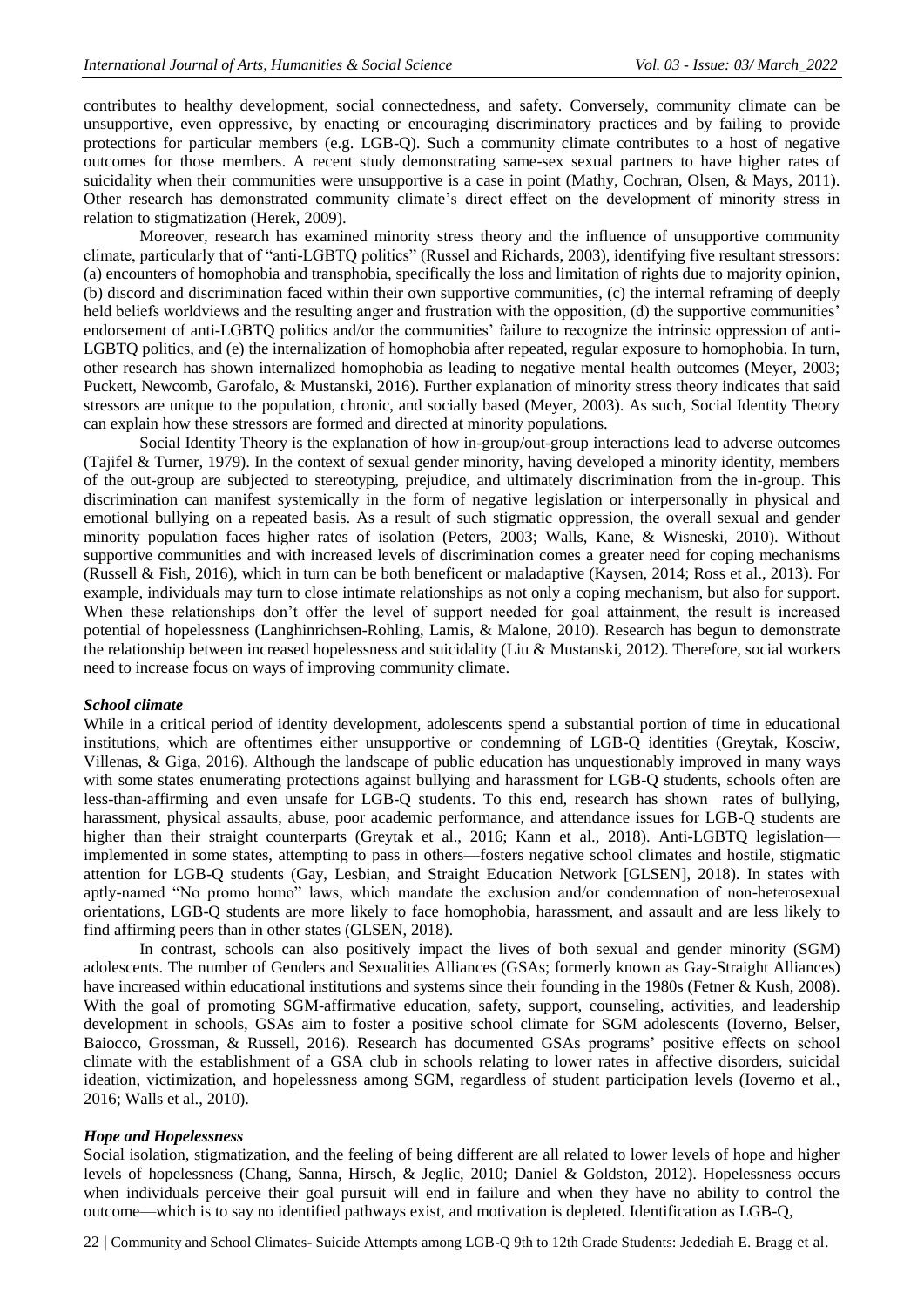especially among adolescents, is associated with lower hope and higher hopelessness (Hirsch, Cohn, Rowe, & Rimmer, 2017; McManama O'Brien, Putney, Hebert, Falk, & Aguinaldo, 2016). A national study showed 63% of  $9<sup>th</sup>$  to  $12<sup>th</sup>$  grade students identifying as lesbian, gay, or bisexual reported feeling sad or hopeless for more than a two-week period recently, in contrast to 46.4% of students unsure of their sexual orientation and 27.5% of heterosexual students (Kann et al., 2018). Given the connection between hopelessness and suicide, it is particularly salient for social workers to consider hope and hopelessness when working with LGB-Q adolescents (Grewal & Porter, 2007; Liu & Mustanski, 2012).

Snyder's (2002) conceptualization of hope has resulted in substantial evidence demonstrating its association with positive youth outcomes (Gallagher, Marques, & Lopez, 2017; Hellman & Gwinn, 2017). This research has also shown hope as an important coping resources when experiencing adversity and stress (Hellman et al., 2018). Hope is comprised of goals, pathways, and agency thinking. In order to be hopeful, people must be able to identify pathways to their desired goals and marshal the agency (willpower) to sustain the motivation to pursue those pathways, especially in the presence of adversity (Snyder et al., 2002). Youth learn pathways and solutions to barriers from their social support network (Hagen, Myers, & Mackintosh, 2005). This body of research has found a strong association between social support and hope. Hopeful youth with an effective social support network have better coping resources when faced with adversity. When the protective factor of social support is not effective, lower hope children experiencing adversity may believe their problems are overwhelming leading to rumination and despair (cf. Munoz, et al., 2018). Research has shown that hope can moderate the link between rumination, brooding, and entrapment with suicidal ideation (Tucker et al., 2018; Tucker, O'Connor, & Wingate, 2016; Tucker et al., 2013). Rumination is more strongly related to suicide in the absence of hope. Tucker et al. (2013) specifically identified hope as a significant protective factor against the relationship between rumination and brooding with suicidal ideation. It may be that LGB-Q youth who lack important social supports will struggle to find strategies to pursue their goals and become stuck in repetitive rumination (Geiger & Kwon, 2010). Conversely, hopeful LGB-Q youth can overcome an adverse environment because they can focus their thinking on strategies in order to overcome adversity to achieve their desired goals. To this end, hope has been found to be an important coping resource for youth, providing the psychological strength to sustain motivated pathway pursuits and buffering the effects of depression, stress, and adversity (Valle, Huebner, & Suldo, 2006).

#### *Current Study*

The CDC's Youth Risk Behavior Surveillance (YRBS) was developed in 1990 to monitor numerous health behaviors linked to leading causes of death, disability, and social problems among  $9<sup>th</sup>$  through  $12<sup>th</sup>$  grade students (Kann et al., 2018). The most recent report (Kann et al., 2018) revealed that that LGB-Q  $9^{th}$ -12<sup>th</sup> grade students experience disproportionately higher health risk behaviors and negative social outcomes than their straight peers such as safety-related school absenteeism, violence and bullying victimization, and high-risk sexual behaviors. In some instances, the proportion of LGB-Q students were greater than four times higher than their straight peers, which is the case for attempted suicide (see Kann et al., 2018 for additional information).

Social workers must be competent, trained, and aware of how to assess and treat suicide at every level, with every population (Laurio, 2018), and with such disproportionate rates of suicide among LGB-O students, understanding the variables that predict suicide attempts is of prime importance to social workers. The current study used data from the 2017 YRBS and the Human Rights Campaign's State Equality Index (Warbelow & Diaz, 2016) for the purpose of analyzing the impacts of community and school climates on suicide attempts among LGB-Q adolescents. The primary driving hypothesis of the current study suggests that school and community climate qualities along with minority stress-related outcomes (viz., sadness/hopelessness and high-risk sexual behaviors) predict the likelihood for suicide attempts among LGB-Q  $9<sup>th</sup>$  to  $12<sup>th</sup>$  grade students.

#### *Participants*

**Method**

Participants of the 2017 Youth Risk Behavior Surveillance (YRBS) were  $9<sup>th</sup>$  to  $12<sup>th</sup>$  grade students in public and non-public schools across the U.S. (N=107, 664; N<sub>w</sub>=9,069,152) For the current study, only participants who reportedly identified LGB-Q (N=13,749; N*w*=1,077,330) in the YRBS were included for analysis. The final sample included students from 24 different states. Table 1 outlines basic demographics for the sample (see Kann et al., 2018 for information regarding participant and state distributions/demographics).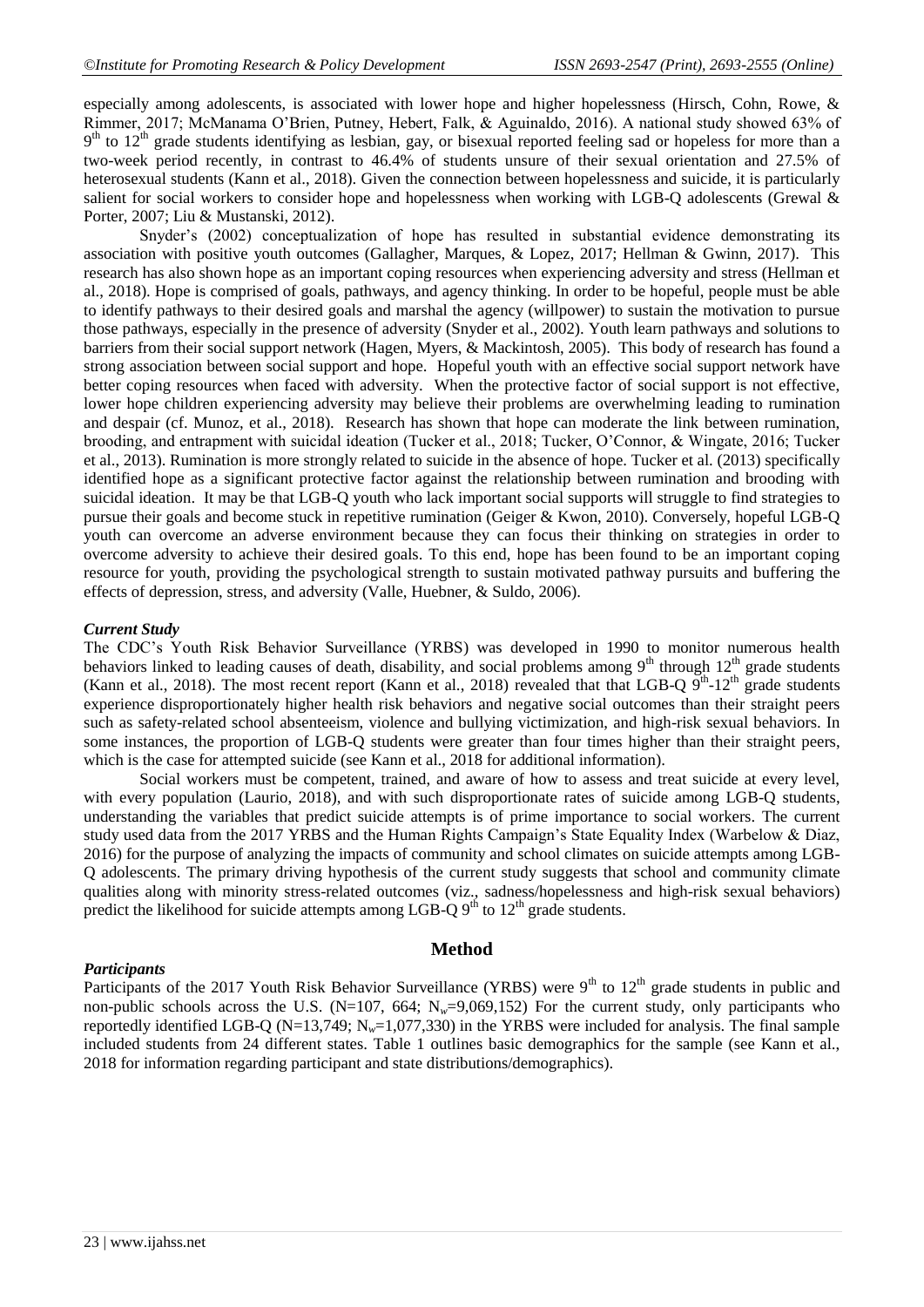|                                          | % of Sample (N) | $%$ of Weighted Sample (N <sub>w</sub> ) |
|------------------------------------------|-----------------|------------------------------------------|
| Age                                      |                 |                                          |
| 12-years-old or younger                  | 1.3             | 1.1                                      |
| 13-years-old                             | 0.9             | 0.6                                      |
| 14-years-old                             | 13.2            | 11.9                                     |
| 15-years-old                             | 25.5            | 23.8                                     |
| 16-years-old                             | 26.9            | 26.8                                     |
| 17-years-old                             | 22.0            | 22.8                                     |
| 18-years-old or older                    | 10.2            | 12.9                                     |
| <b>Sex</b>                               |                 |                                          |
| Male                                     | 66.8            | 66.9                                     |
| Female                                   | 33.2            | 33.1                                     |
| Grade                                    |                 |                                          |
| 9 <sup>th</sup>                          | 27.6            | 26.1                                     |
| $10^{\text{th}}$                         | 27.3            | 26.3                                     |
| $11^{th}$                                | 25.5            | 24.8                                     |
| $12^{th}$                                | 19.7            | 22.7                                     |
| Race                                     |                 |                                          |
| American Indian / Alaskan Native         | 1.8             | 1.2                                      |
| Asian                                    | 6.2             | 4.5                                      |
| <b>Black or African-American</b>         | 12.0            | 16.7                                     |
| Hispanic / Latino                        | 25.3            | 25.6                                     |
| Native Hawaiian / other Pacific Islander | 2.6             | 0.8                                      |
| White                                    | 45.1            | 46.5                                     |
| Multiple $-$ Non-Hispanic                | 6.8             | 4.6                                      |

**Table 1. Demographics of LGB-Q Students in Analysis from the CDC's 2017 YRBS**

# **Measures**

# *Youth Risk Behavior Surveillance (YRBS)*

The current study uses data from the 2017 YRBS to assess elements of community and school climates as well as negative outcomes associated with minority stress. Questions from the YRBS selected for inclusion in this study are provided in Figure 1 (excluding standard demographic questions, which are outlined above). For measures of school climate, questions 1, 2, and 4 relate to perceptions of school safety, absenteeism, bullying victimization, and physical violence in the context of school. For measures of community climate, question 3 examines physical violence in the context of the greater community (vs. school context). Question 5 examined hopelessness while questions 6-8 assessed high-risk sexual behaviors—each being conceptualized as measures of negative outcomes associated with minority stress. Together, questions 1-8 operationalized measures of community climate, school climate, and negative minority stress-related outcomes in order to evaluate their relationship with suicide attempts as assessed by question 9.

1. During the past 30 days, on how many days did you not go to school because you felt you would be unsafe at school or on your way to school?

 *0 days, 1 day, 2 or 3 days, 4 or 5 days, 6 or more days*

2. During the past 12 months, how many times has someone threatened or injured you with a weapon such as a gun, knife, or club on school property?

*0 days, 1 day, 2 or 3 days, 4 or 5 days, 6 or more days*

- 3. During the past 12 months, how many times were you in a physical fight?
- *0 times, 1 time, 2 or 3 times, 4 or 5 times, 6 or 7 times, 8 or 9 times, 10 or 11 times, 12 or more times* 4. During the past 12 months, how many times were you in a physical fight on school property?
- *0 times, 1 time, 2 or 3 times, 4 or 5 times, 6 or 7 times, 8 or 9 times, 10 or 11 times, 12 or more times* 5. During the past 12 months, did you ever feel sad or hopeless almost every day for two weeks or more in a row that you stopped doing some usual activities?
- *No, yes* 6. Have you ever had sexual intercourse?
	- *No, yes*
- 7. How old were you when you had sexual intercourse for the first time?
- *17 or older, 16, 15, 14, 13, 12, 11, I have never had sexual intercourse*
- 8. During your life, with how many people have you had sexual intercourse? *I have never had sexual intercourse, 1 person, 2 people, 3 people, 4 people, 5 people, 6 or more people*
- 9. During the past 12 months, how many times did you actually attempt suicide? *0 times, 1 or more times*

#### **Figure 1. Questions Used and Adapted from the Youth Behavior Risk Surveillance (CDC, 2017)**

24 | Community and School Climates- Suicide Attempts among LGB-Q 9th to 12th Grade Students: Jedediah E. Bragg et al.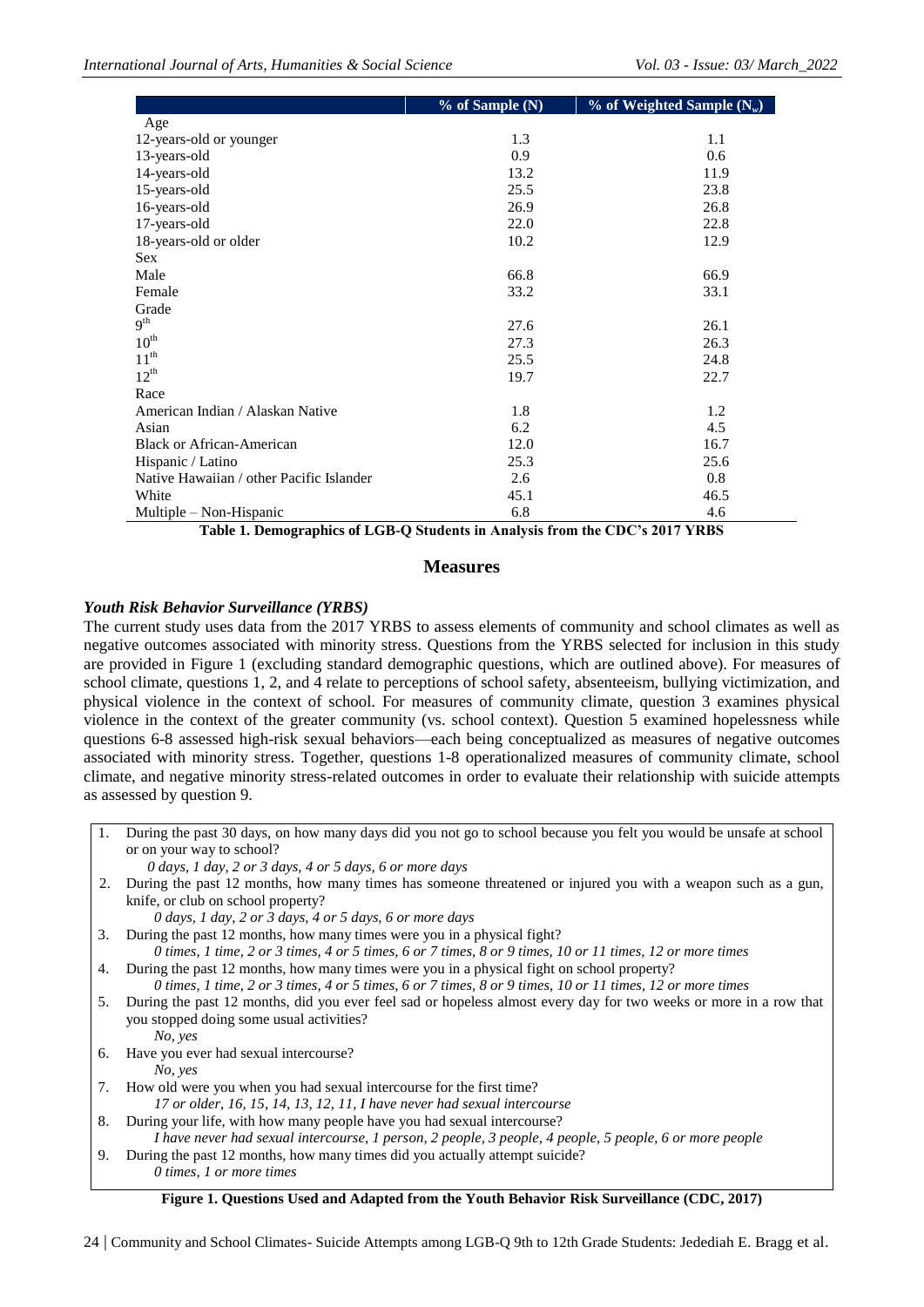#### *State Equality Index (SEI)*

The Human Rights Campaign (HRC) comprehensively evaluates the laws and policies of all 50 states and Washington, D.C. within six major categories relating to SGM populations: (a) parenting laws, (b) nondiscrimination laws, (c) legislation regarding relationship recognition and religious refusal allowances, (d) hate crimes legislation, (e) youth-specific legislation, and (f) laws concerning health and safety. The HRC reports its evaluation into a sum score, grouping scores together into four tiers: (a) working toward innovative equality, (b) building equality, (c) solidifying equality, and (d) high priority to achieve basic equality (see Figure 2; Warbelow  $\&$ Diaz, 2016). With the delayed enactment of passed legislation coupled with the time required for legislation to affect the mezzo and micro levels of society, data from the 2016 SEI was used for the current study to ensure the legislative action would have been enacted and effective during the time of the 2017 YRBS. Of the 24 states included in the analysis, four were working towards innovative equality, five were solidifying equality, three were building equality, and 12 were considered high priority to achieve basic equality (see Figure 2).



**Figure 2. States by SEI Grouping**

# **Analysis**

The study used a multivariate binary logistic regression analysis to model the relationship between state equality, feelings of sadness and hopelessness, safety concerns at school, physical fighting, physical fighting at school, ever having sexual intercourse, sexual intercourse before the age of thirteen, and having sexual intercourse with four or more partners (independent variables) and suicide attempts (dependent variable) with odds ratios reported. Prior to testing the regression model, the model was assessed for harmful collinearity. Per Kennedy (2003), variance inflation factors (VIF) need to be  $< 10$ , which was achieved within the tested model. Additionally, the CDC provides a standardized weighting factor within the 2017 YRBS dataset. This weighting factor adjusts for nonresponse and oversampling of Black/African-American and Hispanic students. Moreover, the weighted proportions of students by grade match the overall projected population by survey year when the factor is used. Both datasets were merged utilizing SPSS 25 with the state variable as the key matching variable. Models were evaluated using two-tailed tests, with all data analysis conducted in SPSS 25 (IBM Corp., 2017).

# **Results**

With all assumptions met, a binary logistic regression analysis examined the effects of community and school climates on the likelihood of suicide attempt among LGB-Q  $9<sup>th</sup>$  to  $12<sup>th</sup>$  grade students. In order to account for inflation of Type I errors, a Bonferroni correction, using all ten terms of the model, resulted in statistical significance being accepted when  $p < .005$ . The resulting binary logistic regression model was statistically significant  $(\chi^2(10) = 96428.563, p < .005)$ , explained 27.3% (Nagelkerke R<sup>2</sup>) of the variance in suicide attempts, and correctly classified 81.9% of the cases. Sensitivity was 12.6%, specificity 98.2%, positive predictive values 61.5%, and negative predictive values was 82.7%. Of the ten predictor variables, all were statistically significant at  $p < .005$  (see Table 2).

*<insert table 2 near here>*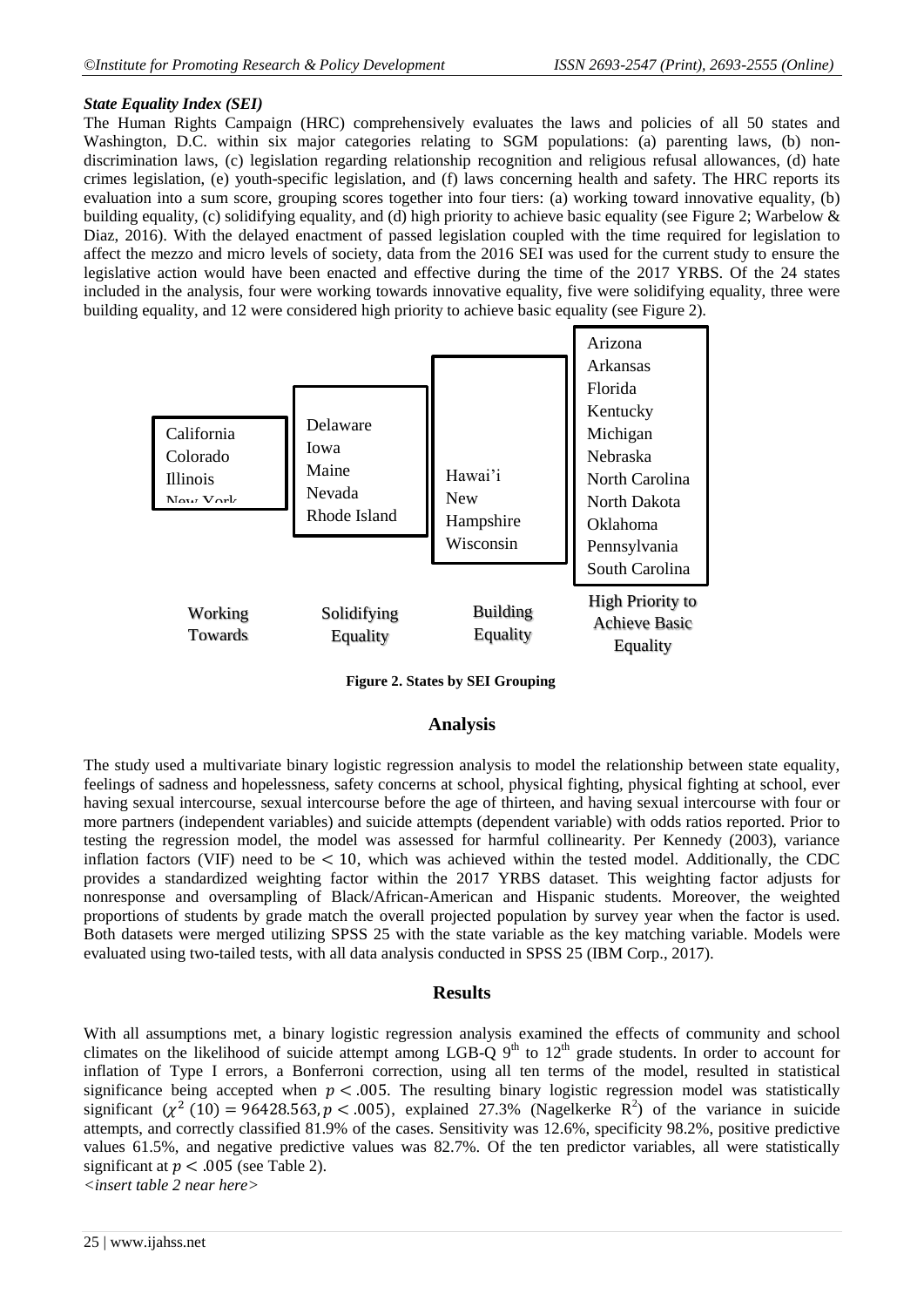|                                                                   | в     | SE    | Wald      | $_{\rm df}$ | Sig.     | Exp<br>(B) | 95% C.I. for<br>Exp(B) |       | q-value                 |
|-------------------------------------------------------------------|-------|-------|-----------|-------------|----------|------------|------------------------|-------|-------------------------|
|                                                                   |       |       |           |             |          |            | Low.                   | Up.   |                         |
| Times did not go to school due<br>to safety concerns <sup>a</sup> | 0.302 | 0.005 | 3849.893  | 1           | $.000 +$ | 1.352      | 1.339                  | 1.365 | $< 0.0005$ <sup>+</sup> |
| Times threatened at school <sup>3</sup>                           | 0.151 | 0.004 | 1196.604  | ı           | $.000 +$ | 1.163      | 1.153                  | 1.173 | $< 0.0005$ <sup>+</sup> |
| Times involved in physical<br>fighting <sup>a</sup>               | 0.205 | 0.004 | 3048.448  | ı           | $.000 +$ | 1.228      | 1.219                  | 1.237 | $< .0005+$              |
| Times involved in physical<br>fighting at school <sup>a</sup>     | 0.022 | 0.007 | 8.794     | ı           | $.003+$  | 1.022      | 1.007                  | 1.037 | .227                    |
| Ever had sexual intercourse                                       | 0.775 | 0.019 | 1587.359  | ı           | $.000 +$ | 2.172      | 2.090                  | 2.256 | $< 0.0005$ <sup>+</sup> |
| Age of first sexual intercourse <b>b</b> 0.115                    |       | 0.003 | 1269.539  | ı           | $.000 +$ | 1.122      | 1.115                  | 1.129 | $< 0.005$ <sup>+</sup>  |
| Number of sex partners <sup>a</sup>                               | 0.071 | 0.003 | 544.487   | ı           | $.000 +$ | 1.074      | 1.067                  | 1.080 | $< 0005\dagger$         |
| <b>Sad or Hopeless</b>                                            | 2.247 | 0.012 | 544.487   | ı           | $.000 +$ | 9.460      | 9.238                  | 9.687 | $< .0005+$              |
| State Equality Index <sup>c</sup>                                 | 0.040 | 0.004 | 87.269    | ı           | $.000 +$ | 1.041      | 1.032                  | 1.050 | $< 0.005$ †             |
| Race <sup>d</sup>                                                 | 0.066 | 0.008 | 78.354    | ı           | $.000 +$ | 1.069      | 1.053                  | 1.085 | $< 0005\dagger$         |
| Constant                                                          | 5.332 | 0.029 | 34671.665 | ı           | 0        | 0.005      |                        |       |                         |

**Table 2. Tested Binary Logistic Regression Model with Suicide Attempts as the Dependent Variable**

Note: <sup>a</sup> Unit increases by number of times reported by participants; <sup>b</sup> Unit increases are increments of 1-year younger for participants' first sexual intercourse; <sup>c</sup> Unit increases are increases in levels of inequality; <sup>d</sup> Unit change from white to nonwhite; †Denotes significance with Bonferroni correction

Those who reported being sad and hopeless for greater than a two-week period (9.460) and those who reported having ever had sexual intercourse (2.172) had greater odds of attempting suicide than those who reported neither. Increases in school nonattendance due to safety concerns (1.352), faced threats or injury with a weapon on school property (1.163), engagement in physical fights at all (1.228), engagement in physical fights on school property (1.022, the number of sexual partners (1.074), and earlier ages of first sexual intercourse (1.122) were all associated with an greater likelihood of suicide attempts. Increases in state levels of inequality (1.041) were also associated with a greater likelihood of suicide attempts. Additionally, those reporting as non-white had a greater likelihood (1.069) of suicide attempts. Calculation of standardized p-values (q-values), a more conservative assessment method that accounts for large samples sizes (Good, 1982; Jeffreys, 1998), resulted in eight of the nine predictor variables maintaining statistical significance (see Table 2). However, engagement in physical fighting at school did not maintain statistical significance with  $q = 227$ .

#### **Discussion**

Within social work's Code of Ethics (National Association of Social Workers, 2018), are addressed issues relating to discrimination (see section 4.02) and the requirement for social workers to participate in social and political action (see section 6.04). As such, addressing the needs of LGB-Q adolescents, and more specifically social and community climate leading to increased suicidality, is of import to the profession as a whole. In summary, this study explored community and school climates and health risk behaviors, examining their collective effects on the likelihood of suicide attempts among LGB-Q 9th to 12th grade students. Using minority stress theory, social identity theory, and anti-LGBTQ politics as guiding principles, the study's hypothesis posited that those identifying as LGB-Q would have higher levels of discrimination which might contribute to increased isolation and hopelessness, resulting in maladaptive coping skills and increases in suicide attempts. The results of the binary logistic regression model indicated that all ten variables significantly indicated a greater likelihood of suicide attempts ( $p < .005$ ). Moreover, accounting for large sample size, nine of the ten variables significantly indicated a greater likelihood of suicide attempts (*q* < .005), the only exception being involvement in physical fighting at school ( $q = .227$ ). Additionally, the independent variables explained over 27% of the variance in suicide among 9<sup>th</sup> to  $12<sup>th</sup>$  grade LGB-Q students within this study. These results illustrate areas in which social workers should—and

26 | Community and School Climates- Suicide Attempts among LGB-Q 9th to 12th Grade Students: Jedediah E. Bragg et al.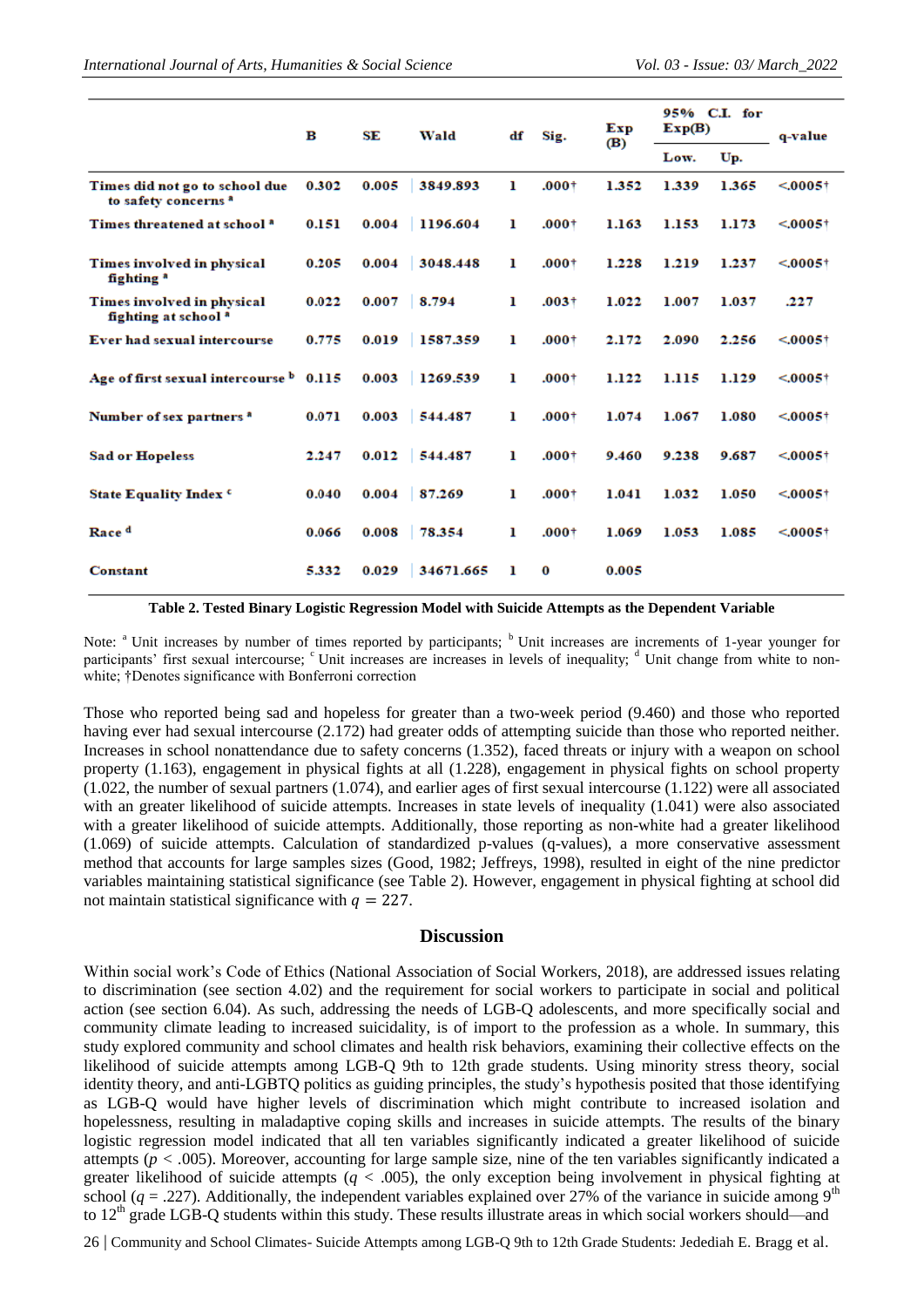arguably, are ethically obligated by the Code of Ethics—to focus on improving community climate for minority populations, addressing bullying in all forms, ensuring that all adolescents regardless of sexuality are adequately and equally educated regarding sexual activity, and ensuring those most at risk are neither isolated nor hopeless.

#### *Limitations*

Three factors pose limitations to the current study. First, the use of secondary data limits the study to the previous researchers' operationalized variables. For example, many variables were dichotomous when scales would have been more thorough (i.e. hope and hopelessness). Additionally, the nature of secondary data precludes awareness of irregularities within the data and/or data collection process. Second, large-scale datasets operationalized by governmental agencies may take direction from political processes and those in power, which can lead to the omission of vital questions out of political concern. Third, the CDC's 2017 YRBS included only straight, lesbian, gay, bisexual, and unsure of sexual orientation as represented orientations. Students who are not cisgender and students whose sexual orientations not listed are categorically excluded, which renders the results applicable only to a small subset of a much larger population of sexual and gender minority individuals (i.e., LGB-Q)

### **Conclusion**

As illustrated by the CDC (Kann et al., 2018), LGB-Q adolescents have higher health risk behaviors and negative outcomes than their straight peers. In particular, they have disproportionally higher rates of bullying (physical, verbal, and electronic), high-risk sexual behaviors (earlier sexual intercourse and a greater number of sexual partners), drug and alcohol usage, and feeling sad or hopeless for more than two weeks at a time (Kann et al., 2018). The results of this study illustrate the significantly greater likelihood of attempting suicide associated with the presence of many of these risky health behaviors. These results reveal the need for wide-scale response from social workers. When events foment controversy around LGB-Q adolescents, social workers and anyone who works with youth should take care to send messages of inclusion, safety, affirmation, and hope. LGB-Q adolescents are sometimes invisible, and such messages can be vital to the mental health of LGB-Q youth, providing a counter to the overt hostility they might hear, learn, and experience within their schools and communities. Imagine the laws, policies, social media controversies, difficult parent meetings, hate crimes, and all the other incidents through the eyes of LGB-Q adolescents.

Additionally, the results illuminate the fact that interventions with LGB-Q youth must extend beyond the individual level. Community and school climates—the contexts in which LGB-Q adolescents thrive or sufferinfluence their abilities to form healthy self-identities, develop competence, feel safe, and locate support. Social workers in all contexts have an ethical and professional responsibility to advocate for change on all levels, whether the individual, communal, or societal, especially where concerns the lives of vulnerable populations like LGB-Q students. Such work includes advocating for safer, inclusive spaces like GSAs, pushing for more protective and affirming policies in schools, and educating other professionals on the need for special awareness and addressal of this particular issue.

#### **Future Direction**

Of the many possible avenues for future research, a particularly valuable direction is the replication of the CDC's study—with the expansion of the questions on bullying, mental health, and sexual identity. In particular, the adult hope scale would far better assess hope and hopelessness due to its high level of reliability and validity (Hellman, Pittman, & Munoz, 2013). Sexual identity-specific bullying questions (i.e. threats of outing to school officials, friends, or family; discrimination/bullying by school officials towards sexual and gender minority students) would also provide invaluable information to researchers and practitioners in that such information will better equip professionals with the knowledge of where intervention and change is most important.

Furthermore, the necessity of expanding sexual identity questions to include gender identity stands without possibility of understatement in terms of utility and even social justice. Transgender adolescents have the highest rates of suicide of any other sexual and gender minority population with one study estimating that around 45% of transgender adolescents have attempted suicide (Haas, Rodgers, & Herman, 2014; McManama et al., 2016). Transgender students have become the focal point of hostility and controversy in recent years, a notable example of which surrounding a 12-year old transgender student in Oklahoma who quickly became subject to a lamentable volume of social media posts after the school's principle allowed the student to use the girls' restroom. Initially instigated by parents, the ordeal achieved national attention and resulted in the school's closure for two days (Martinez, 2018). The unfortunately common nature of incidents such as these exponentially necessitates appropriate inclusion of gender identity in research. Failure in terms of appropriately inclusive research perpetuates the problem of invisibility for these especially vulnerable groups and leaves social workers at a disadvantage as how to positively affect the lives of such groups through individual intervention as well as community- and societal-level advocacy.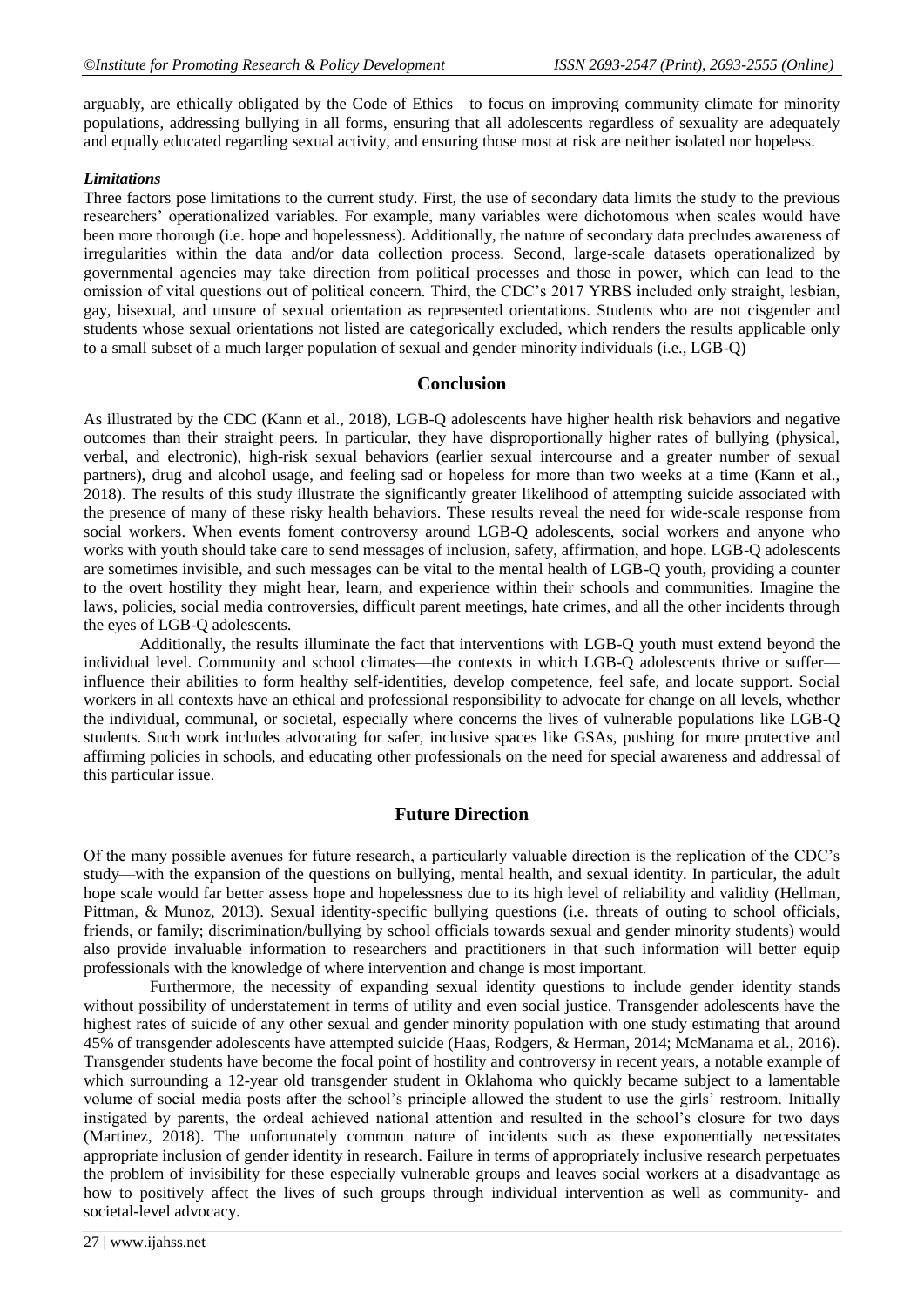#### **Works Cited**

- Bragg, J. E., Havig, K., & Munoz, R. T. (2018). Absent in theory, invisible in practice: Queering HBSE for a more inclusive social work profession. *Journal of Human Behavior in the Social Environment*, *28*(1), 44–57.
- CDC. (2017). Youth Risk Behavior Survey Data. Retrieved from www.cdc.gov/yrbs
- CDC. (2018, October 3). WISQARS (Web-based Injury Statistics Query and Reporting System)|Injury Center|CDC. Retrieved October 15, 2018, from https://www.cdc.gov/injury/wisqars/index.html
- Chang, E. C., Sanna, L. J., Hirsch, J. K., & Jeglic, E. L. (2010). Loneliness and negative life events as predictors of hopelessness and suicidal behaviors in hispanics: evidence for a diathesis-stress model. *Journal of Clinical Psychology*, *66*(12), 1242–1253.
- Daniel, S. S., & Goldston, D. B. (2012). Hopelessness and lack of connectedness to others as risk factors for suicidal behavior across the lifespan: Implications for cognitive-behavioral treatment. *Cognitive and Behavioral Practice*, *19*(2), 288–300.
- Fetner, T., & Kush, K. (2008). Gay-straight alliances in high schools: Social predictors of early adoption. *Youth & Society*, *40*(1), 114–130.
- Gallagher, M. W., Marques, S. C., & Lopez, S. J. (2017). Hope and the academic trajectory of college students. *Journal of Happiness Studies, 18*, 341-352.
- GLSEN. (2018). *Laws that prohibit the "Promotion of homosexuality": Impacts and implications* (Research Brief). New York.
- Geiger, K. A., & Kwon, P. (2010). Rumination and depressive symptoms: Evidence for the moderating role of hope. *Personality and Individual Differences*, *49*(5), 391–395.
- Good, I. J. (1982). Standardized tail-area probabilities. *Journal of Statistical Computation and Simulation*, *16*(1), 65–66.
- Grewal, P. K., & Porter, J. E. (2007). Hope theory: A framework for understanding suicidal action. *Death Studies*, *31*(2), 131–154.
- Greytak, E. A., Kosciw, J. G., Villenas, C., & Giga, N. M. (2016). *From teasing to torment: School climate revisited: A survey of U.S. secondary school students and teachers*. New York: GLSEN. Retrieved from https://www.glsen.org/sites/default/files/Teasingto

Torment%202015%20FINAL%20PDF%5B1%5D\_0.pdf

- Haas, A. P., Rodgers, P. L., & Herman, J. L. (2014). *Suicide attempts among transgender and gender nonconforming adults: Findings of the national transgender discrimination survey*. Los Angeles: Williams Institute.
- Hellman, C. M., & Gwinn, C. (2017). Camp HOPE as an intervention for children exposed to domestic violence: A program evaluation of hope and strength of character. *Child and Adolescent Social Work Journal, 34*, 269- 276.
- Hellman, C. M., Pittman, M. K., & Munoz, R. T. (2013). The first twenty years of the will and the ways: An examination of score reliability distribution on Snyder's Dispositional Hope Scale. *Journal of Happiness Studies*, *14*(3), 723–729.
- Hellman, C. M., Robinson-Keilig, R. A., Dubriwny, N. M., Hamill, C., & Kraft, A. (2018). Hope as a coping resource among parents at risk for child maltreatment. *Journal of Family Social Work, 21*, 365-380.
- Herek, G. M. (2009). Hate crimes and stigma-related experiences among sexual minority adults in the United States: Prevalence estimates from a national probability sample. *Journal of Interpersonal Violence*, *24*(1), 54–74.
- Hirsch, J. K., Cohn, T. J., Rowe, C. A., & Rimmer, S. E. (2017). Minority sexual orientation, gender identity status and suicidal behavior: Serial indirect effects of hope, hopelessness and depressive symptoms. *International*
- 28 | Community and School Climates- Suicide Attempts among LGB-Q 9th to 12th Grade Students: Jedediah E. Bragg et al.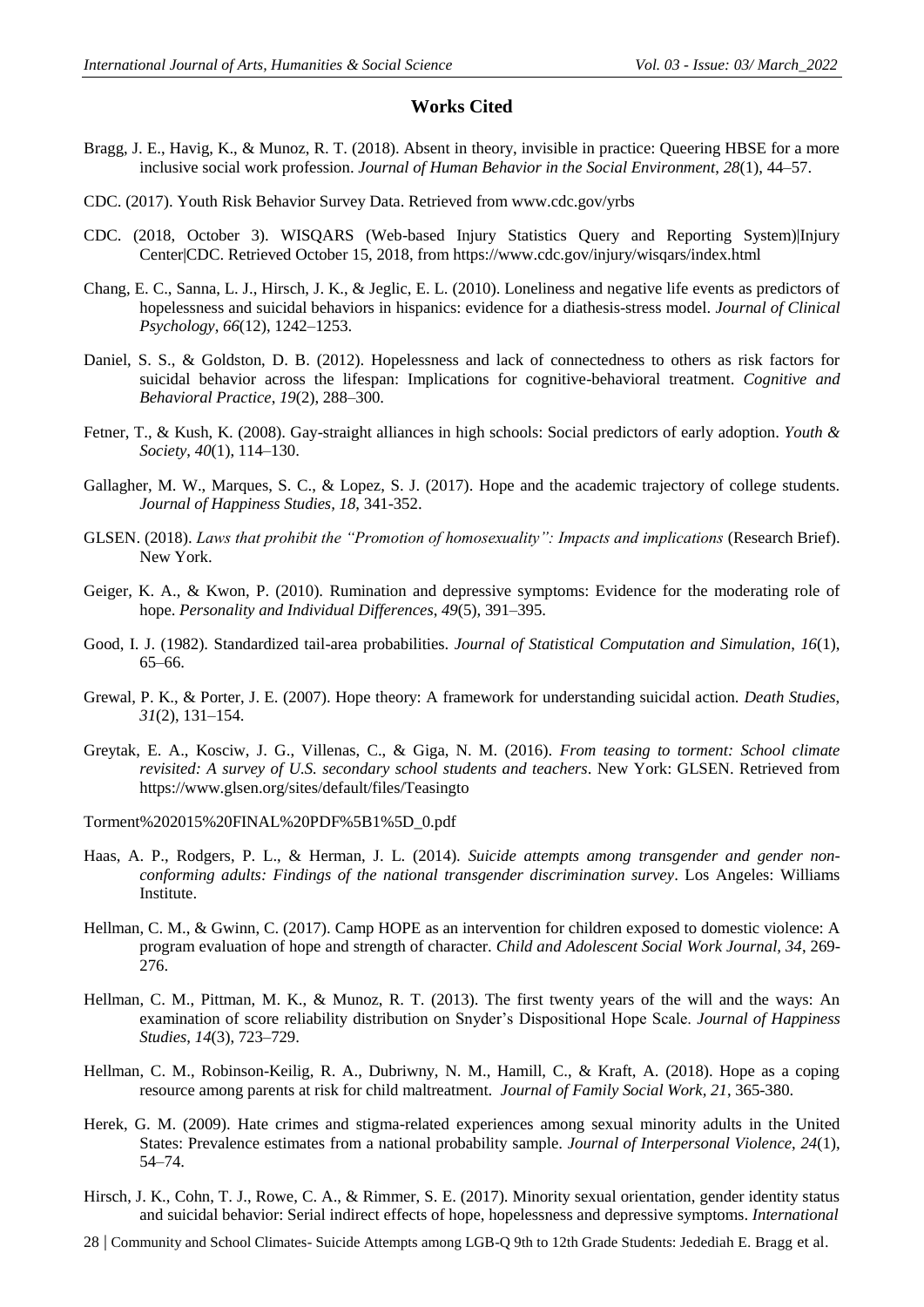*Journal of Mental Health and Addiction*, *15*(2), 260–270.

IBM Corp. (2017). IBM SPSS Statistics for Macintosh (Version 25).

- Ioverno, S., Belser, A. B., Baiocco, R., Grossman, A. H., & Russell, S. T. (2016). The protective role of gaystraight alliances for lesbian, gay, bisexual, and questioning students: A prospective analysis. *Psychology of Sexual Orientation and Gender Diversity*, *3*(4), 397–406.
- Jeffreys, H. (1998). *Theory of Probability* (3 edition). Oxfordshire, England: Oxford University Press.
- Kann, L., McManus, T., Harris, W. A., Shanklin, S. L., Flint, K. H., Queen, B., … Ethier, K. A. (2018). *Youth risk behavior surveillance —United States, 2017* (Morbidity and Mortality Weekly Report Surveillance Summary No. 67(No. SS-8)) (pp. 1–114). Atlanta: CDC. Retrieved from Summary No. 67(No. SS-8)) (pp. 1–114). Atlanta: CDC. Retrieved from https://www.cdc.gov/healthyyouth/data/yrbs/pdf/2017/ss6708.pdf
- Kaysen, D. L., Kulesza, M., Balsam, K. F., Rhew, I. C., Blayney, J. A., Lehavot, K., & Hughes, T. L. (2014). Coping as a mediator of internalized homophobia and psychological distress among young adult sexual minority women. *Psychology of Sexual Orientation and Gender Diversity*, *1*(3), 225–233. http://dx.doi.org.ezproxy.lib.ou.edu/10.1037/sgd0000045
- Kennedy, P. (2003). *A Guide to Econometrics*. MIT Press.
- Laurio, A. (2018). Suicide rates on the rise: Know the signs, ask the right questions to stem the tide. *Social Work Advocates*, (Oct-Nov), 12–21.
- Langhinrichsen-Rohling, J., Lamis, D. A., & Malone, P. S. (2010). Sexual Attraction Status and Adolescent Suicide Proneness: The Roles of Hopelessness, Depression, and Social Support. *Journal of Homosexuality*, *58*(1), 52–82. https://doi.org/10.1080/00918369.2011.533628
- Liu, R. T., & Mustanski, B. (2012). Suicidal ideation and self-harm in lesbian, gay, bisexual, and transgender youth. *American Journal of Preventive Medicine*, *42*(3), 221–228.
- Martinez, G. (2018, August 29). "Who would do that to a 12-year-old?" Transgender Oklahoma student speaks out about being bullied by parents. *TIME*. Retrieved from http://time.com/5381993/oklahoma-transgenderspeaks-out/
- Mathy, R. M., Cochran, S. D., Olsen, J., & Mays, V. M. (2011). The association between relationship markers of sexual orientation and suicide: Denmark, 1990–2001. *Social Psychiatry and Psychiatric Epidemiology*, *46*(2), 111–117.
- McManama O'Brien, K. H., Putney, J. M., Hebert, N. W., Falk, A. M., & Aguinaldo, L. D. (2016). Sexual and gender minority youth suicide: Understanding subgroup differences to inform interventions. *LGBT Health*, *3*(4), 248–251.
- Meyer, I. H. (2003). Prejudice, social stress, and mental health in lesbian, gay, and bisexual populations: Conceptual issues and research evidence. *Psychological Bulletin*, *129*(5), 674–697.
- Munoz, R. T., Pearson, L. C., Hellman, C. M., McIntosh, H. C., Kojasteh, J., & Fox, M. D. (2018). Adverse childhood experiences and posttraumatic stress as an antecedent of anxiety and lower hope. *Traumatology, 24*, 209-218.
- National Association of Social Workers. (2018). *Code of ethics of the National Association of Social Workers*. Washington D.C. Retrieved from https://socialwork.sdsu.edu/wp-content/uploads/2011/09/NASW-Codeof-Ethics2017.pdf
- Oswald, R. F., & Holman, E. G. (2013). Place matters: LGB families in community context. In A. E. Goldberg & K. R. Allen (Eds.), *LGBT-parent families: Innovations in research and implications*. New York: Springer.
- Oswald, R. F., Cuthbertson, C., Lazarevic, V., & Goldberg, A. E. (2010). New developments in the field: Measuring community climate. *Journal of GLBT Family Studies*, *6*(2), 214–228.
- Peters, A. J. (2003). Isolation or Inclusion: Creating Safe Spaces for Lesbian and Gay Youth. *Families in Society: The Journal of Contemporary Social Services*, *84*(3), 331–337. https://doi.org/10.1606/1044-3894.122